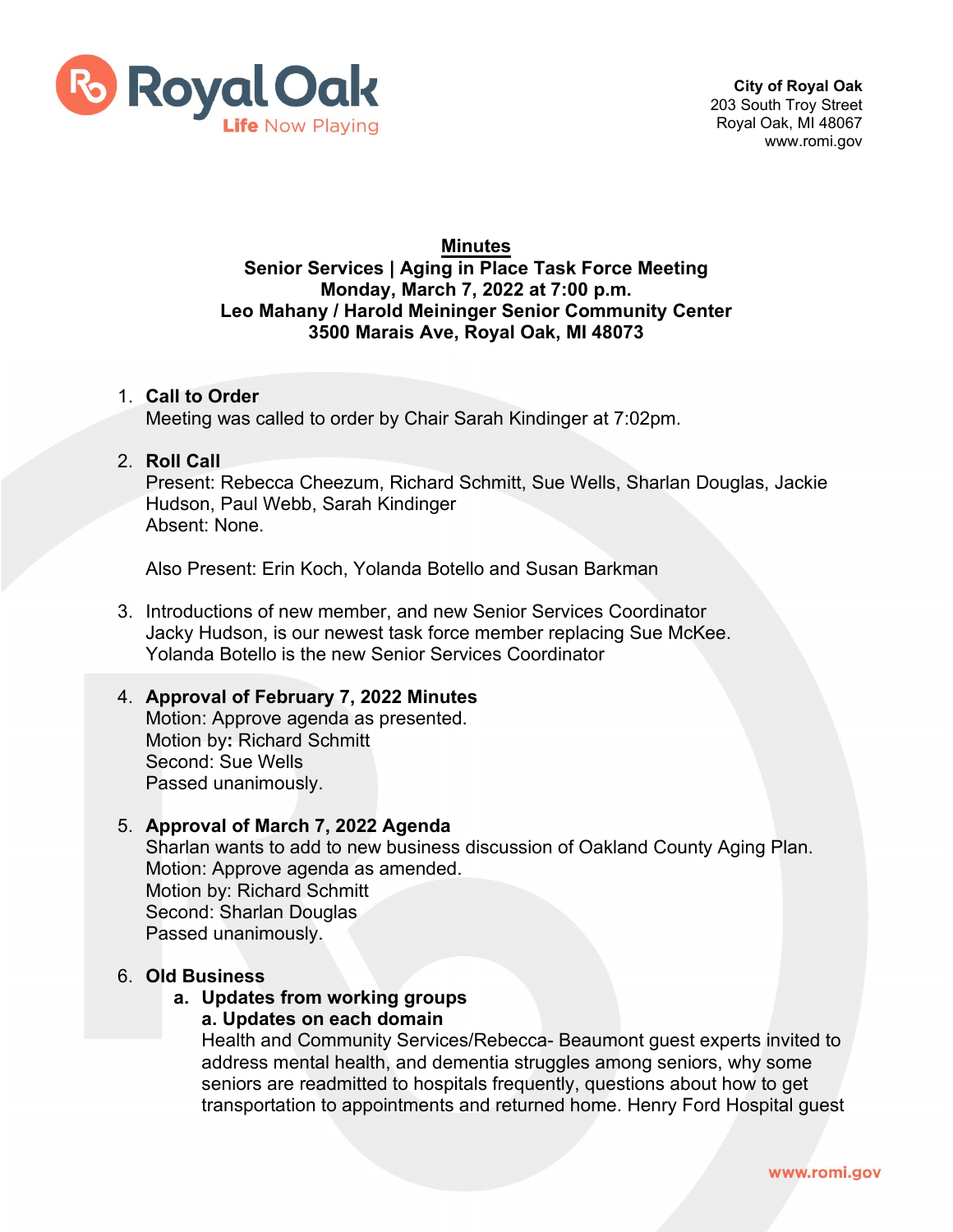to soon answer what they can offer since brand new to the downtown area, churches who offer resources to seniors, vision statement completed, still need to do the "We Hear Statement".

Housing/Ricard- Discussion of goals and revisions, moving towards recommendations, some experts are vocal, others are quiet and need help to volunteer or offer suggestions.

Outdoor Spaces and Buildings/Sue- Group discussed, parking, park seating, planning department, parks and recreation presented, senior center discussed offerings, hard surface trails slated to be completed with grant funds, snow removal is a concern, ROSES workers offered and some challenges, more accessible ADA parking.

Information and Communication/Sharlan- Last meeting has large turnout of communicators, Parks and Recreation, Daily Tribune editor, Senior Center, Police Department, Community Engagement Specialist, Library Director, coming meeting will be SWAT analysis from the experts who presented last meeting, address weakness and build on strengths.

Transportation/Paul- 2 weeks ago had the last meeting and heard from Door 2 You, SMART methodology on the best resources for your transportation needs, electric vehicles for the future, starting to brainstorm goals. Will be working with Rebecca Cheezum for overlapping topics of the two groups, Richard suggested a central location to find a master list of electronic and paper location for how to access the resources discovered and offered in the city, maybe organized at the senior center for low tech citizens.

Community Engagement and Inclusion/Sarah- Too many offerings of things to do for seniors, there is a lot of different activities and ways to be involved. Barriers exist, and the workgroup will dig down into what prevents from seniors joining or being knowledgeable on offerings, predict other cities who run successful programs as guests to learn from "The Best Practices", reach out to church groups.

Susan Barkman- This is a 3-year implementation process, so think about solutions within that timeframe. As you think about ideas, keep in mind the resources that are needed. Funding maybe challenging so we need to look at maximizing resources and partnerships. It would be good to have a stretch goal but also some achievable goals to improve outcomes.

#### 7. **New Business**

#### **a. Additional working group meeting dates**

Susan has put together some additional dates for meetings for each working group. They will keep the same timing as your current meetings.

#### **b. Oakland County Aging Friendly Cities**

Oakland County has created their blueprint plan for seniors. This will help ensure services across the county so we may want to look for opportunities to partner here as well. Many challenges globally for seniors, great ideas presented but also huge price